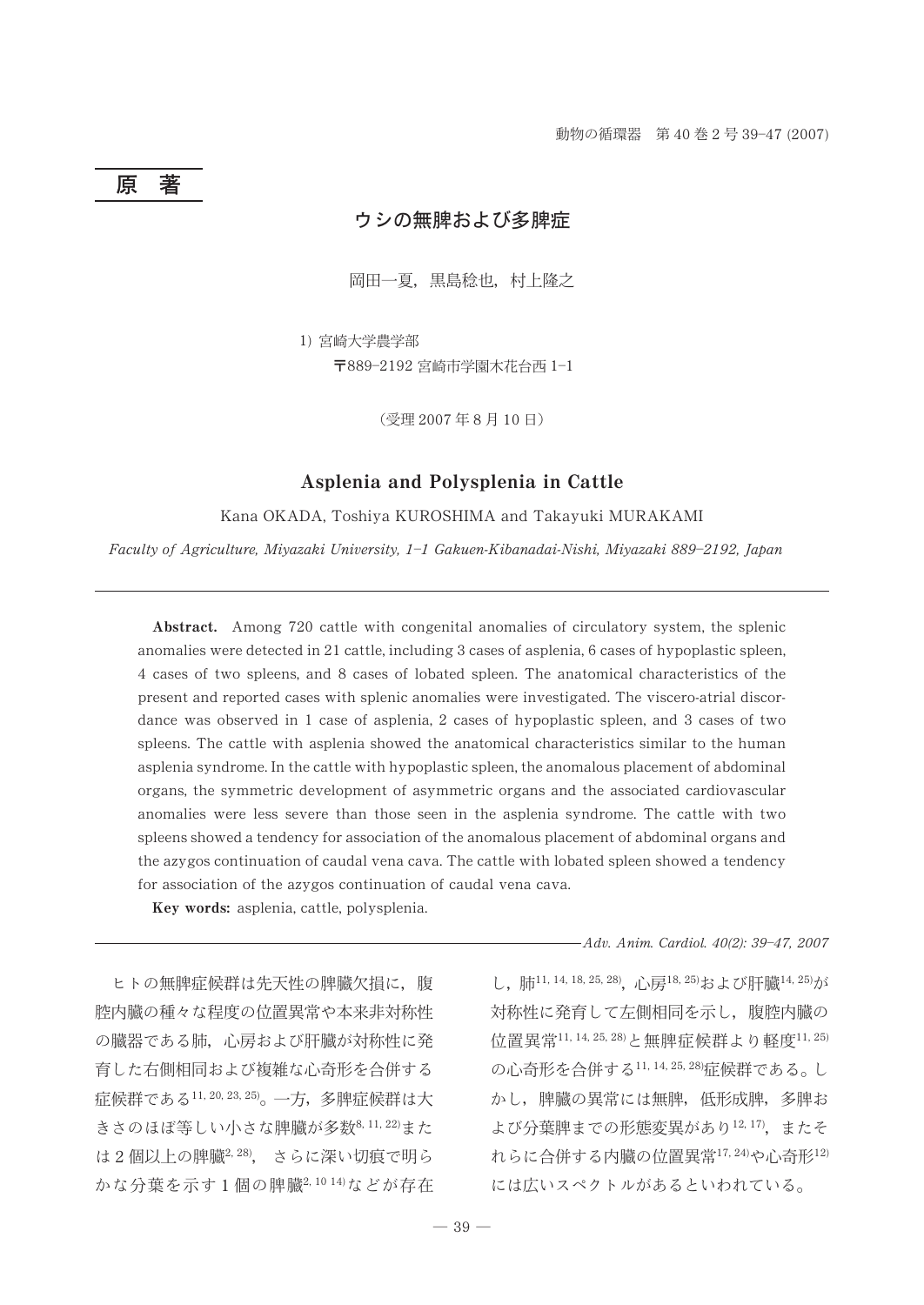ウシでは内臓逆位と複雑な心奇形を合併した 無脾の2例<sup>15)</sup>,複雑な心奇形を合併した低形成 脾の2例6.16)、腹腔内臓の逆位を合併した2 例<sup>5, 7</sup>, 血管系の異常を合併した1例<sup>7</sup>および内 臓の位置異常や心奇形を合併しない1例<sup>19)</sup>な どの多脾が報告されているだけである。そこで 著者らはウシにおける脾臓の異常と内臓の位置 畢常や心奇形との相互関係を検索することにし た。

## 材料および方法

材料は宮崎大学に保存されているウシ 720 例の先天異常を示した脾臓を含む循環器で、そ れらを肉眼的に観察した。

## 

循環器の先天異常を示したウシ720例中21 例に脾臓の先天異常が認められた。そのうち3 例 (症例1~3)は脾臓を完全に欠損した無脾. 6例 (症例 4~9) は低形成脾, 1例 (症例 10) は大きさの異なる2個, 3例 (症例 11~13)は 大きさの等しい 2 個の脾臓 (Fig. 1), 8 例 (症例



Fig. 1 Two spleens  $(1, 2)$  showing situs inversus in case 11, right lateral view. II: reticulum, III: omasum, IV: abomasums

14~21) は2または3分葉の1個の脾臓 (Fig. 2) であった。これら脾臓の形態異常を示した 21 例に文献例を加え、それらの解剖学的特徴 を Table  $1 \sim 4$  に示した。

ウシの無脾症3例のうち、症例1は腹腔内臓 心房位逆位で肝臓の肉眼的形態は正常肝臓の鏡 像を示していた。症例2は腹腔内臓位逆位で, 肝臓は胆嚢窩と臍静脈溝が融合して方形葉を欠 き、左葉にも尾状突起が備わった右側相同肝を 示していた。症例3は腹腔内臓心房位正位で あった。これら3例の肺は左肺の肺葉と気管支 が右肺の鏡像示す右側相同肺 (Fig. 3) であっ た。

これらの無脾症の3例中1例は重複前大静 脈で、形態学的左心房側の前大静脈と右肝静脈 が、他の1例は左助頚静脈と左奇静脈の合流枝 と後大静脈が、また残り1例は左奇静脈がそれ ぞれ左心房に流入していた。さらに、これらの 3例はいずれも冠状静脈洞欠損と総肺静脈結合 異常 (Fig. 4) を示していた。その他, 1例には 後大静脈奇静脈結合と総肝静脈右心房流入



Fig. 2 Trilobate spleen (SP) and right isomeric liver in case 17. CA: caudal vena cava, GB: gall bladder, UV: umbilical vein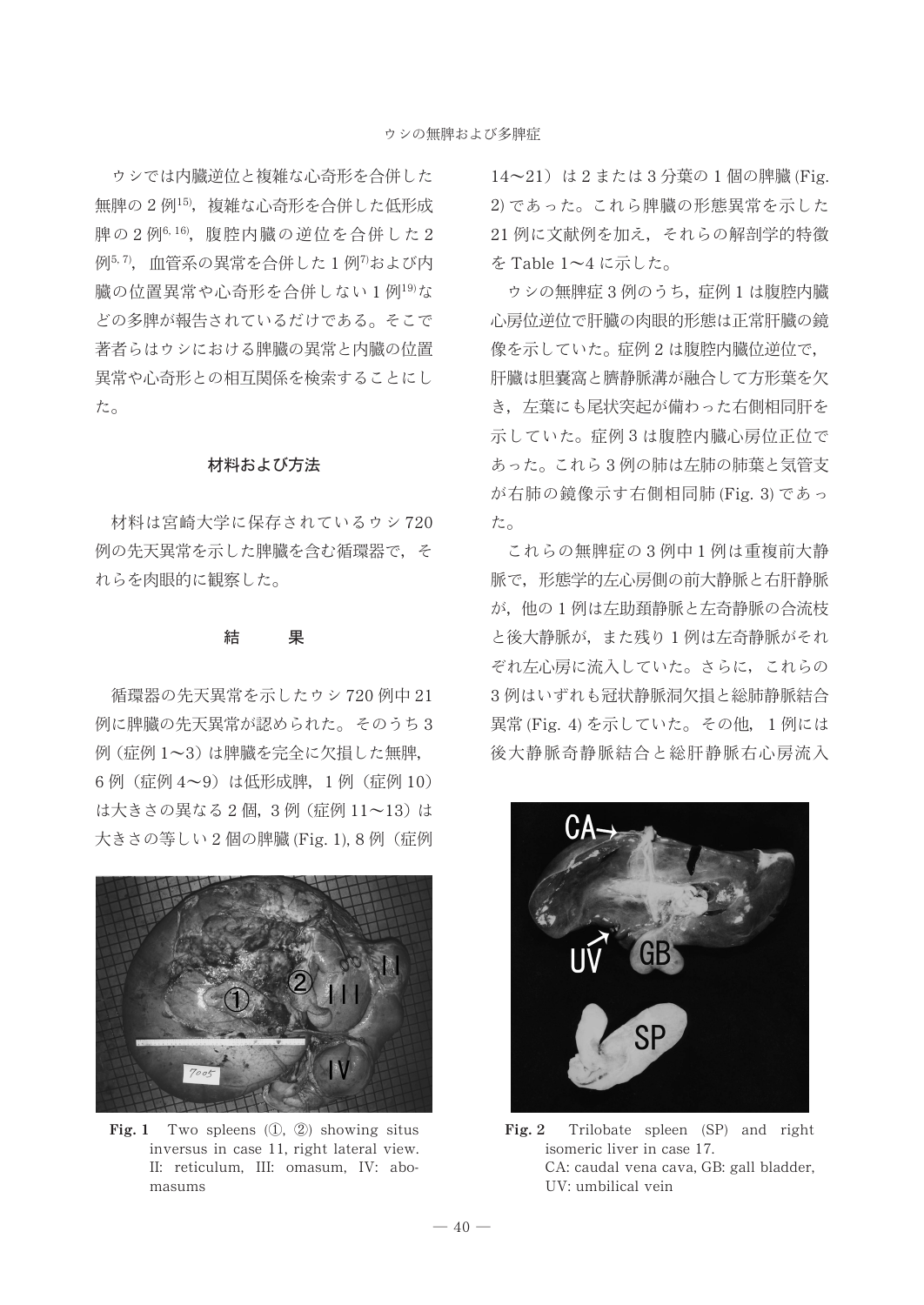| ļ<br>۱<br>ı<br>۱<br>$\overline{a}$<br>l<br>Í<br>í<br>i<br>ļ<br>ł<br>j<br>l<br>l<br>i<br>Ï<br>Ï<br>$\sim$ $\sim$ $\sim$<br>j |  |
|-----------------------------------------------------------------------------------------------------------------------------|--|
| $\cdot$<br>¢<br>Ò<br>۱,<br>١<br>ı                                                                                           |  |
| ì<br>Ì<br>۱<br>$\ddot{\phantom{0}}$<br>ï<br>I<br>l<br>ı<br>j                                                                |  |
| i<br>j<br>-------------<br>j<br>l<br>ı<br>ı<br>ı<br>ı<br>l<br>l<br>l                                                        |  |
| ٠<br>j<br>۱<br>ı<br>i<br>t<br>ׇ֠                                                                                            |  |

| refe-                  | rence               | $\frac{5}{2}$                                                                                                                                                                                                                                                                                                                                                                                               | $\overline{15}$                                                                                                                                                                                                                                                                                                                                                                                                                                    |                                                                                                                                                                                                                                                                                                                                                            |
|------------------------|---------------------|-------------------------------------------------------------------------------------------------------------------------------------------------------------------------------------------------------------------------------------------------------------------------------------------------------------------------------------------------------------------------------------------------------------|----------------------------------------------------------------------------------------------------------------------------------------------------------------------------------------------------------------------------------------------------------------------------------------------------------------------------------------------------------------------------------------------------------------------------------------------------|------------------------------------------------------------------------------------------------------------------------------------------------------------------------------------------------------------------------------------------------------------------------------------------------------------------------------------------------------------|
| cardiovascular anomaly |                     | left atrial continuation of right hepatic<br>venous<br>connection with right azygos vein,<br>atresia with ventricular septal defect,<br>left atrial<br>vein, absent coronary sinus, total<br>atrioventricular discordance, pulmonary<br>continuation of right cranial vena cava,<br>ostium secundum defect, vascular ring,<br>double cranial vena cava,<br>pulmonary<br>single coronary artery<br>anomalous | left atrial continuation of partial left<br>continuation caudal vena cava, absent<br>coronary sinus, total anomalous<br>double<br>pulmonary venous connection with<br>atrial<br>vein,<br>premature closure of Foramen ovale,<br>atrial<br>outlet right ventricle, ventricular septal<br>vena cava, left<br>continuation of right hepatic<br>right azygos vein, right<br>atrioventricular discordance,<br>defect, single coronary artery<br>cranial | venous<br>left atrial continuation of left azygos<br>connection with left azygos vein, right<br>azygos continuation of caudal vena<br>cava, right atrial continuation of<br>common hepatic vein, double outlet<br>sinus, total<br>right ventricle, ostium secundum defect,<br>pulmonary<br>vein, absent coronary<br>ventricular septal defect<br>anomalous |
|                        | atria               | inversus                                                                                                                                                                                                                                                                                                                                                                                                    | solitus                                                                                                                                                                                                                                                                                                                                                                                                                                            | solitus                                                                                                                                                                                                                                                                                                                                                    |
|                        | lung                | isomerism<br>right                                                                                                                                                                                                                                                                                                                                                                                          | isomerism<br>right                                                                                                                                                                                                                                                                                                                                                                                                                                 | isomerism<br>right                                                                                                                                                                                                                                                                                                                                         |
|                        | stomach             | inversus                                                                                                                                                                                                                                                                                                                                                                                                    | inversus                                                                                                                                                                                                                                                                                                                                                                                                                                           | solitus                                                                                                                                                                                                                                                                                                                                                    |
| liver                  | structure           | mirror<br>image                                                                                                                                                                                                                                                                                                                                                                                             | isomerism<br>right                                                                                                                                                                                                                                                                                                                                                                                                                                 | normal                                                                                                                                                                                                                                                                                                                                                     |
|                        | situs               | inversus                                                                                                                                                                                                                                                                                                                                                                                                    | inversus                                                                                                                                                                                                                                                                                                                                                                                                                                           | solitus                                                                                                                                                                                                                                                                                                                                                    |
| spleen                 | structure           | asplenia                                                                                                                                                                                                                                                                                                                                                                                                    | asplenia                                                                                                                                                                                                                                                                                                                                                                                                                                           | asplenia                                                                                                                                                                                                                                                                                                                                                   |
|                        | situs               |                                                                                                                                                                                                                                                                                                                                                                                                             |                                                                                                                                                                                                                                                                                                                                                                                                                                                    |                                                                                                                                                                                                                                                                                                                                                            |
|                        | $\mathrm{age}^{**}$ | 4d                                                                                                                                                                                                                                                                                                                                                                                                          | 5d                                                                                                                                                                                                                                                                                                                                                                                                                                                 | $_{\rm 3d}$                                                                                                                                                                                                                                                                                                                                                |
|                        | sex                 | $\circ\vdash$                                                                                                                                                                                                                                                                                                                                                                                               | $\nabla_{\!\!\sigma}$                                                                                                                                                                                                                                                                                                                                                                                                                              | $\sqrt{2}$                                                                                                                                                                                                                                                                                                                                                 |
| Breed*                 |                     | ЛВ                                                                                                                                                                                                                                                                                                                                                                                                          | Hol                                                                                                                                                                                                                                                                                                                                                                                                                                                | ЛВ                                                                                                                                                                                                                                                                                                                                                         |
| $_{\rm N_O}$           |                     |                                                                                                                                                                                                                                                                                                                                                                                                             | $\mathbb{C}^2$                                                                                                                                                                                                                                                                                                                                                                                                                                     | S                                                                                                                                                                                                                                                                                                                                                          |

岡田一夏 ら

\* Hol: Holstein JB: Japanese black \*\* d: day Hol: Holstein JB: Japanese black d: day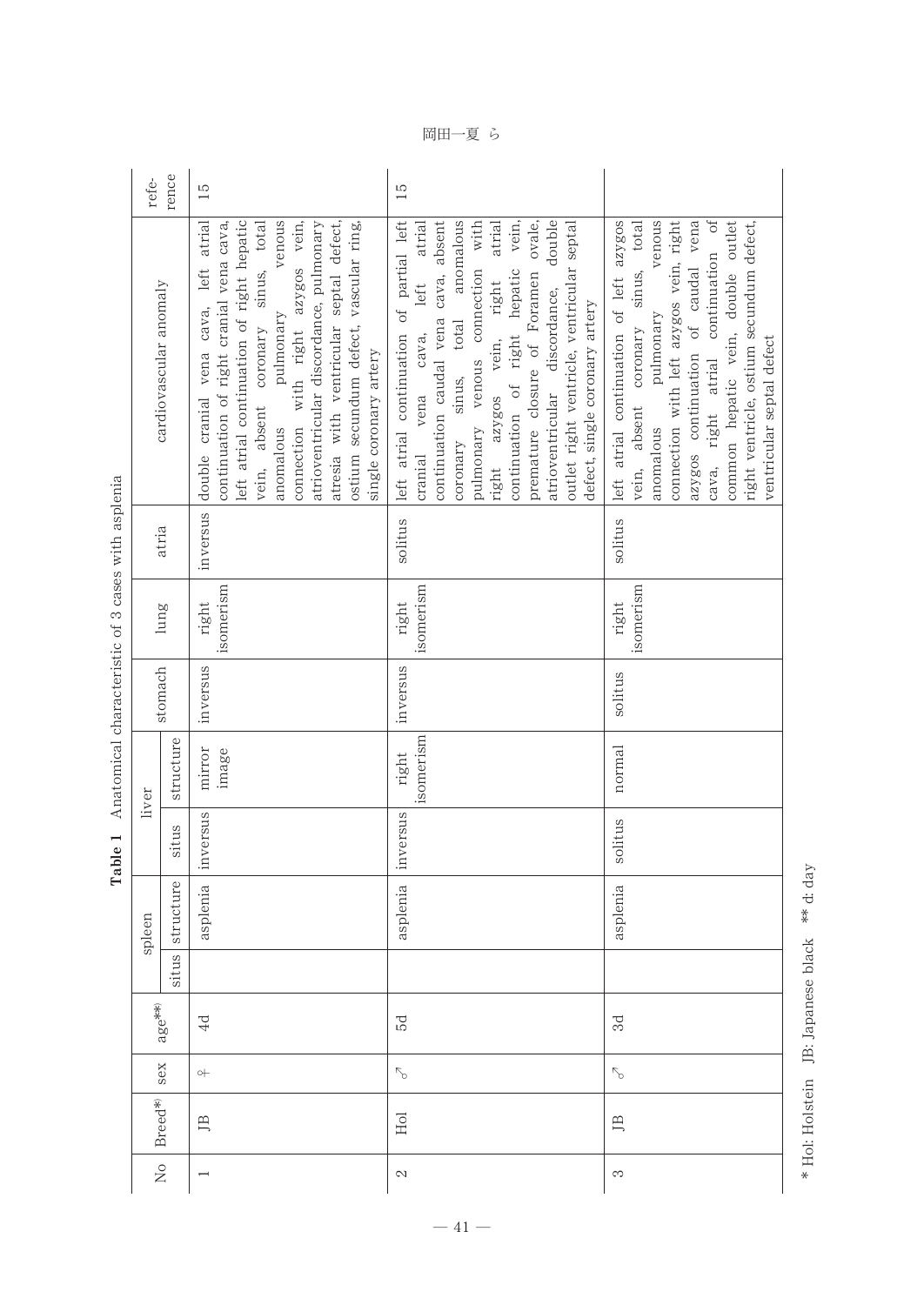|                 | rence<br>refe-         | 6                                                                                                                                                                                                                                                                                |                                                                                                                                                                                                                                                                  | 16                                                                                                                                                                                                                                                                                                                                                           |                                                                                                       |                                                                                                                                                           |           |
|-----------------|------------------------|----------------------------------------------------------------------------------------------------------------------------------------------------------------------------------------------------------------------------------------------------------------------------------|------------------------------------------------------------------------------------------------------------------------------------------------------------------------------------------------------------------------------------------------------------------|--------------------------------------------------------------------------------------------------------------------------------------------------------------------------------------------------------------------------------------------------------------------------------------------------------------------------------------------------------------|-------------------------------------------------------------------------------------------------------|-----------------------------------------------------------------------------------------------------------------------------------------------------------|-----------|
|                 | cardiovascular anomaly | right<br>ventricular septal defect, left aortic<br>costocervical vein, absent coronary<br>of mitral valve,<br>right ventricle,<br>aorta,<br>arch with right descending<br>$\sigma$ f<br>inversus left atrial continuation<br>sinus, straddling<br>double outlet<br>vascular ring | continuation of raight cranial vena<br>cava, absent coronary sinus, atresia<br>vein,<br>double cranial vena cava, left atrial<br>pulmonary atresia, ostium secundum<br>defect,<br>defect, ventricular septal<br>common pulmonary<br>single coronary artery<br>of | left atrial continuation of left azygos<br>venous connection with left azygos<br>vein, right atrial continuation of right<br>vena cava, absent coronary sinus,<br>anomalous left common pulmonary<br>hepatic vein, complete transposition<br>of great arteries, pulmonary stenosis,<br>vein, left atrial continuation of caudal<br>ventricular septal defect | right azygos continuation of caudal<br>vena cava, right atrial continuation<br>of common hepatic vein | ventricle,<br>secundum<br>bicuspid<br>defect, ventricular septal defect<br>pulmonary valve, ostium<br>right<br>stenosis,<br>outlet<br>pulmonary<br>double | none      |
|                 | atria                  |                                                                                                                                                                                                                                                                                  | inversus                                                                                                                                                                                                                                                         | solitus                                                                                                                                                                                                                                                                                                                                                      | solitus                                                                                               | solitus                                                                                                                                                   | solitus   |
|                 | $l$ ung                | isomerism<br>right                                                                                                                                                                                                                                                               | $\sim$                                                                                                                                                                                                                                                           | normal                                                                                                                                                                                                                                                                                                                                                       | normal                                                                                                | normal                                                                                                                                                    | $\sim$    |
| stomach         |                        | solitus                                                                                                                                                                                                                                                                          | $\sim$                                                                                                                                                                                                                                                           | solitus                                                                                                                                                                                                                                                                                                                                                      | solitus                                                                                               | solitus                                                                                                                                                   | $\sim$    |
| liver<br>spleen |                        | structure<br>normal                                                                                                                                                                                                                                                              | mirror<br>image                                                                                                                                                                                                                                                  | isomerism<br>left                                                                                                                                                                                                                                                                                                                                            | normal                                                                                                | normal                                                                                                                                                    | $\sim$    |
|                 | situs                  | solitus                                                                                                                                                                                                                                                                          | $\sim$                                                                                                                                                                                                                                                           | inversus                                                                                                                                                                                                                                                                                                                                                     | solitus                                                                                               | solitus                                                                                                                                                   | a         |
|                 |                        | hypoplasia,<br>structure<br>3 lobes                                                                                                                                                                                                                                              | hypoplasia                                                                                                                                                                                                                                                       | hypoplasia<br>3 lobes                                                                                                                                                                                                                                                                                                                                        | hypoplasia                                                                                            | hypoplasia<br>2 lobes                                                                                                                                     | hypoplasi |
|                 | situs                  | solitus                                                                                                                                                                                                                                                                          | $\sim$                                                                                                                                                                                                                                                           | $\overline{u}$<br>solit                                                                                                                                                                                                                                                                                                                                      | solitus                                                                                               | solitus                                                                                                                                                   | $\sim$    |
|                 | $age*$                 | 2d                                                                                                                                                                                                                                                                               | 11d                                                                                                                                                                                                                                                              | 2m                                                                                                                                                                                                                                                                                                                                                           | 8m                                                                                                    | $_{\rm 3d}$                                                                                                                                               | $\circ$   |
|                 | sex                    | $\circ +$                                                                                                                                                                                                                                                                        |                                                                                                                                                                                                                                                                  |                                                                                                                                                                                                                                                                                                                                                              | $\mathcal{L}_{\mathcal{O}}$                                                                           | $\circ +$                                                                                                                                                 | $\nabla$  |
|                 | <b>Breed</b>           | Hol                                                                                                                                                                                                                                                                              | ЛB                                                                                                                                                                                                                                                               | ЛB                                                                                                                                                                                                                                                                                                                                                           | $\Box$                                                                                                | Hol                                                                                                                                                       | JВ        |
| $\overline{M}$  |                        | 4                                                                                                                                                                                                                                                                                | LO                                                                                                                                                                                                                                                               | 6                                                                                                                                                                                                                                                                                                                                                            | $\rightarrow$                                                                                         | $\infty$                                                                                                                                                  | 6         |

Table 2 Anatomical characteristic of 6 cases with hypoplastic spleen Table 2 Anatomical characteristic of 6 cases with hypoplastic spleen

> \* d: day m: month 0: stillbirth d: day m: month 0: stillbirth

ウシの無脾および多脾症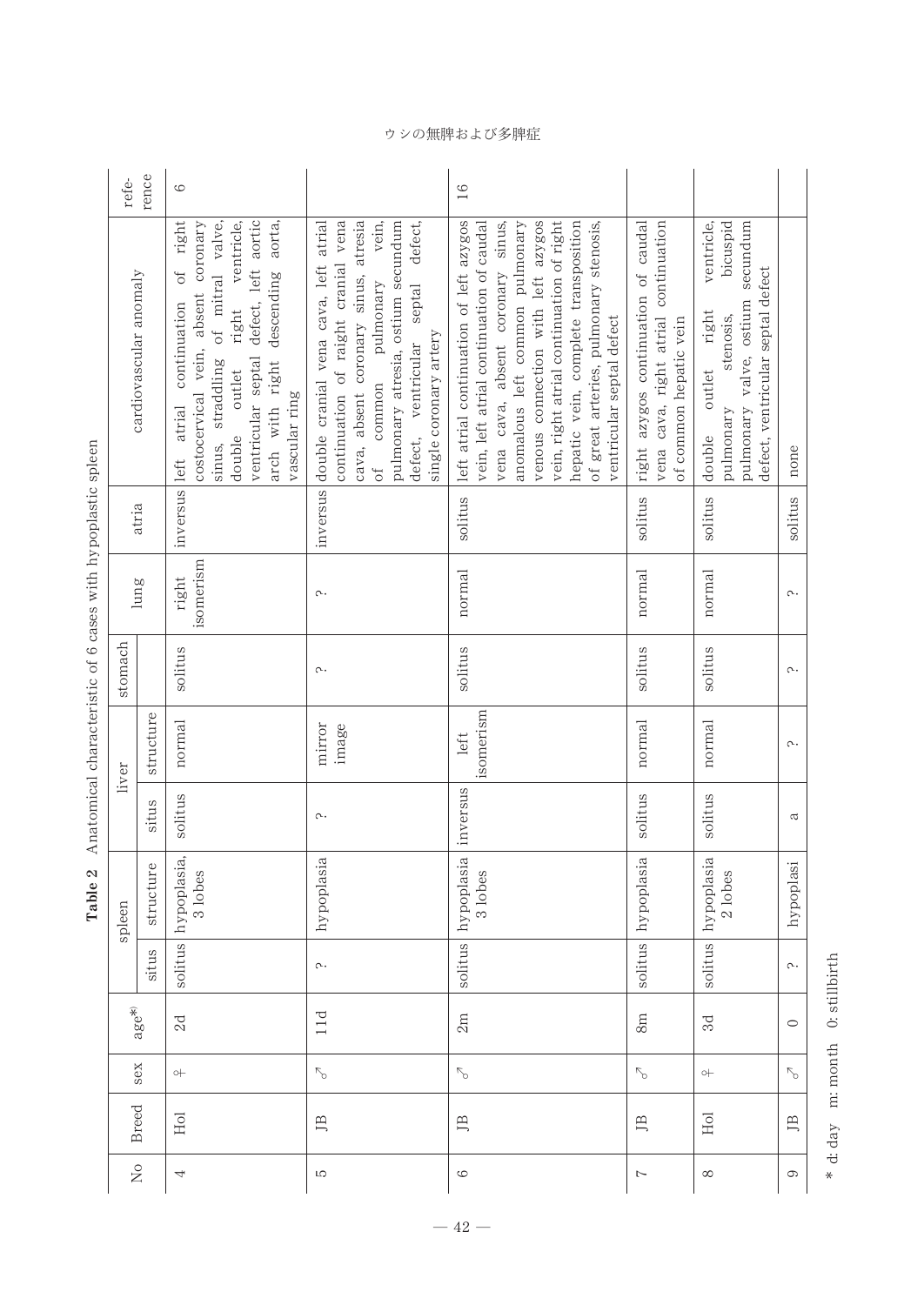| refe-        | rence                  | N                                                                                                     | LO                 |                                                                                                                 |                             |                                                         |
|--------------|------------------------|-------------------------------------------------------------------------------------------------------|--------------------|-----------------------------------------------------------------------------------------------------------------|-----------------------------|---------------------------------------------------------|
|              | cardiovascular anomaly | right azygos continuation of caudal<br>vena cava, right atrial continuation<br>of common hepatic vein |                    | solitus   right azygos continuation of caudal<br>vena cava, right atrial continuation<br>of common hepatic vein | none                        | solitus left azygos continuation of caudal<br>vena cava |
|              | atria                  | solitus                                                                                               | solitus   none     |                                                                                                                 | solitus                     |                                                         |
|              | lung                   | normal                                                                                                | normal             | normal                                                                                                          | normal                      | normal                                                  |
|              | stomach                | inversus                                                                                              | inversus           | solitus                                                                                                         | solitus                     | solitus                                                 |
| liver        | structure              | mirror<br>image                                                                                       | mirror<br>image    | normal                                                                                                          | isomerism<br>left           | normal                                                  |
|              | situs                  | inversus                                                                                              | inversus           | solitus                                                                                                         | solitus                     | solitus                                                 |
| spleen       | structure              | large and<br>small                                                                                    | large and<br>small | same size                                                                                                       | same size                   | same size                                               |
|              | ST<br>situ             | inversus                                                                                              | inversus           | inversus                                                                                                        | tus<br>soli                 | tus<br>soli                                             |
|              | age                    | $\overline{\mathsf{C}}$                                                                               | 5m                 | 7m                                                                                                              | 6m                          | 47d                                                     |
|              | sex                    | $\mathcal{L}_{\mathcal{O}}$                                                                           | $\circ\vdash$      | $\sigma^2$                                                                                                      | $\mathcal{L}_{\mathcal{O}}$ | $\sigma$                                                |
| <b>Breed</b> |                        | 巴                                                                                                     | EoI                | 鸟                                                                                                               | 巴                           | Hol                                                     |
|              | $\frac{1}{2}$          | $\supseteq$                                                                                           | #                  |                                                                                                                 | $^{2}$                      | $\frac{3}{2}$                                           |

| ļ<br>I<br>j<br>ť<br>ł                                                                                                   |
|-------------------------------------------------------------------------------------------------------------------------|
|                                                                                                                         |
| $\ddot{\phantom{a}}$<br>$\overline{a}$<br>-<br>-<br>-<br>-<br>ï                                                         |
| $\overline{5}$ and $\overline{2}$                                                                                       |
|                                                                                                                         |
|                                                                                                                         |
| $\ddot{\phantom{0}}$<br>しょうせい<br>ł<br>ı<br>í<br>í<br>ah asa a<br>í<br>í<br>ť                                            |
| ı<br>$\Lambda$ so $\alpha$ + $\alpha$ see $\alpha$ , $\alpha$ $\alpha$ $\gamma$<br>١<br>í<br>i<br>ı<br>ı<br>ï<br>ľ<br>í |
| ಣ<br>ı<br>J<br>E<br>ł                                                                                                   |

岡田一夏 ら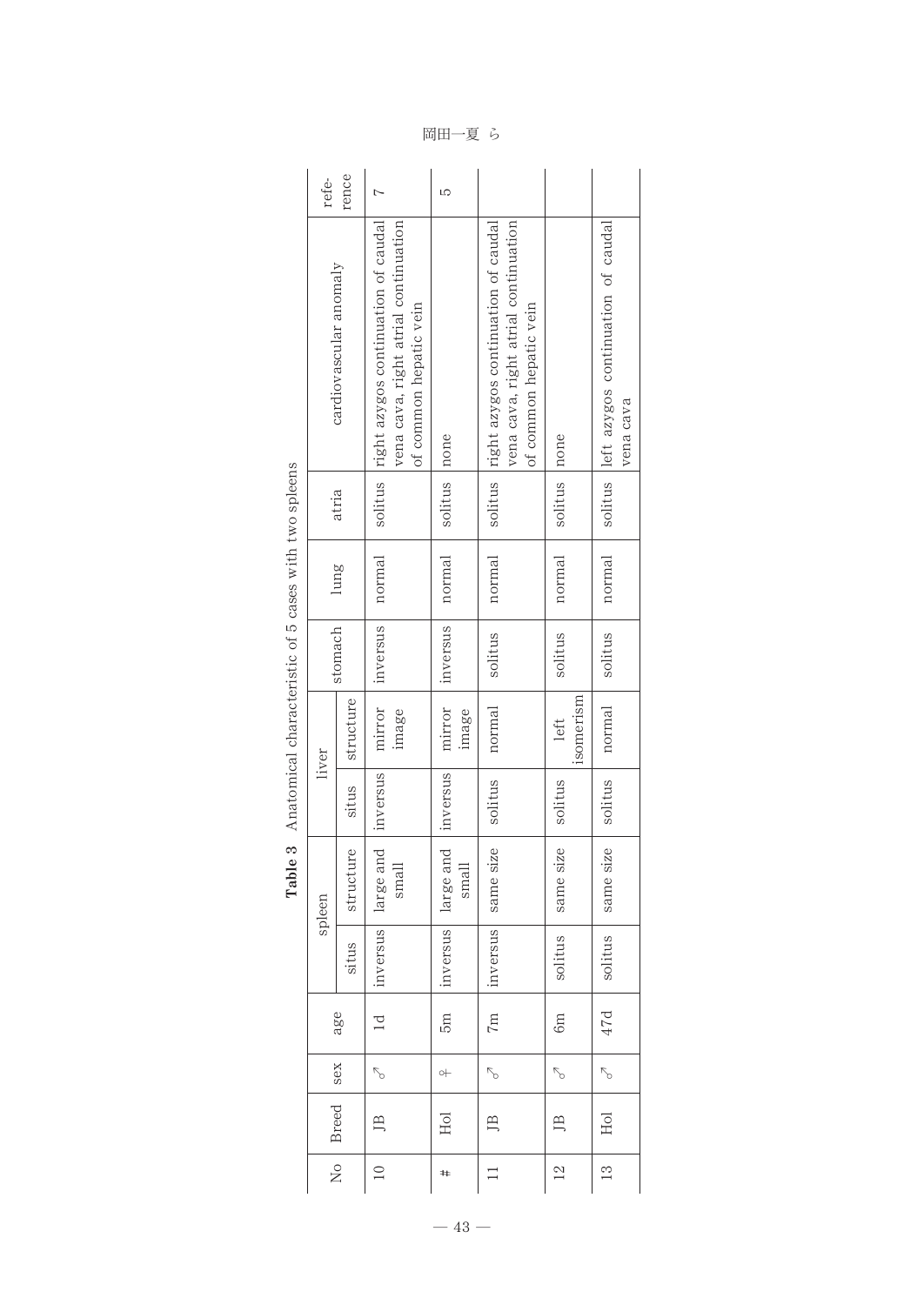|                                                                                                                                                                                                                                | refe-                      | rence     |                                                                                               |                                                 |                                                  | 7                                                                                                                       |                                                 |                                                  |                                                                                                                                                                          |                        | 19          |
|--------------------------------------------------------------------------------------------------------------------------------------------------------------------------------------------------------------------------------|----------------------------|-----------|-----------------------------------------------------------------------------------------------|-------------------------------------------------|--------------------------------------------------|-------------------------------------------------------------------------------------------------------------------------|-------------------------------------------------|--------------------------------------------------|--------------------------------------------------------------------------------------------------------------------------------------------------------------------------|------------------------|-------------|
|                                                                                                                                                                                                                                | cardiovascular anomaly     |           | secundum defect, ventricular septal<br>inversus atrioventricular discordant, ostium<br>defect | left azygos continuation of caudal<br>vena cava | right azygos continuation of caudal<br>vena cava | right azygos continuation of caudal<br>of common hepatic vein, vascular<br>vena cava, right atrial continuation<br>ring | left azygos continuation of caudal<br>vena cava | right azygos continuation of caudal<br>vena cava | double cranial vena cava, double<br>single<br>stenosis, ostium secundum defect,<br>outlet right ventricle, pulmonary<br>defect,<br>ventricular septal<br>coronary artery | single coronary artery | none        |
|                                                                                                                                                                                                                                | atria                      |           |                                                                                               | solitus                                         | solitus                                          | solitus                                                                                                                 | solitus                                         | solitus                                          | solitus                                                                                                                                                                  | solitus                | solitus     |
|                                                                                                                                                                                                                                | lung                       |           | $\sim$                                                                                        | normal                                          | normal                                           | normal                                                                                                                  | normal                                          | normal                                           | normal                                                                                                                                                                   | normal                 | normal      |
| with a product with a burble with a burble with a product is a product of the state of the state of the state of the state of the state of the state of the state of the state of the state of the state of the state of the s | stomach                    |           | $\sim$                                                                                        | solitus                                         | solitus                                          | solitus                                                                                                                 | solitus                                         | solitus                                          | solitus                                                                                                                                                                  | solitus                | solitus     |
|                                                                                                                                                                                                                                | liver                      | structure | $\sim$                                                                                        | isomerism<br>left                               | isomerism<br>left                                | isomerism<br>left                                                                                                       | normal                                          | normal                                           | normal                                                                                                                                                                   | normal                 | ς.          |
|                                                                                                                                                                                                                                |                            | situs     | ς.                                                                                            | solitus                                         | solitus                                          | solitus                                                                                                                 | solitus                                         | solitus                                          | solitus                                                                                                                                                                  | solitus                | solitus     |
| $\sim$ 10.00 $\pm$                                                                                                                                                                                                             | spleen                     | structure | 2 lobes                                                                                       | 3 lobes                                         | 3 lobes                                          | 3 lobes                                                                                                                 | 3 lobes                                         | 2 lobes                                          | 2 lobes                                                                                                                                                                  | 2 lobes                | 2 lobes     |
|                                                                                                                                                                                                                                |                            | situs     | ς.                                                                                            | solitus                                         | solitus                                          | solitus                                                                                                                 | solitus                                         | solitus                                          | solitus                                                                                                                                                                  | solitus                | solitus     |
|                                                                                                                                                                                                                                | age                        |           | 5m                                                                                            | $\circ$                                         | 7d                                               | 4d                                                                                                                      | 23d                                             | 12m                                              | 3d                                                                                                                                                                       | 22d                    | $_{\rm 2d}$ |
|                                                                                                                                                                                                                                | sex                        |           | Ъ                                                                                             | ↖                                               | $\rightarrow$                                    | $\circ +$                                                                                                               | $\rightarrow$                                   | $\nabla_{\!\! \circ}$                            | $\nabla_{\!\! \circ}$                                                                                                                                                    | $\sqrt{2}$             | ↖           |
|                                                                                                                                                                                                                                | Breed*                     |           | ЛB                                                                                            | Hol                                             | 巴                                                | ЭË                                                                                                                      | ЛB                                              | ДB                                               | Hol                                                                                                                                                                      | ЛB                     | 도           |
|                                                                                                                                                                                                                                | $\stackrel{\circ}{\simeq}$ |           | $\overline{14}$                                                                               | $\overline{51}$                                 | $16\,$                                           | $\overline{17}$                                                                                                         | $\frac{8}{18}$                                  | 19                                               | $20\,$                                                                                                                                                                   | $\overline{21}$        | #           |

Table 4 Anatomical characteristic of 9 cases with two spleens Table 4 Anatomical characteristic of 9 cases with two spleens

 $-44-$ 

\* Hol: Holstein JB: Japanese black H-L: Hereford-Longhorn Hol: Holstein JB: Japanese black H-L: Hereford-Longhorn

#### ウシの無脾および多脾症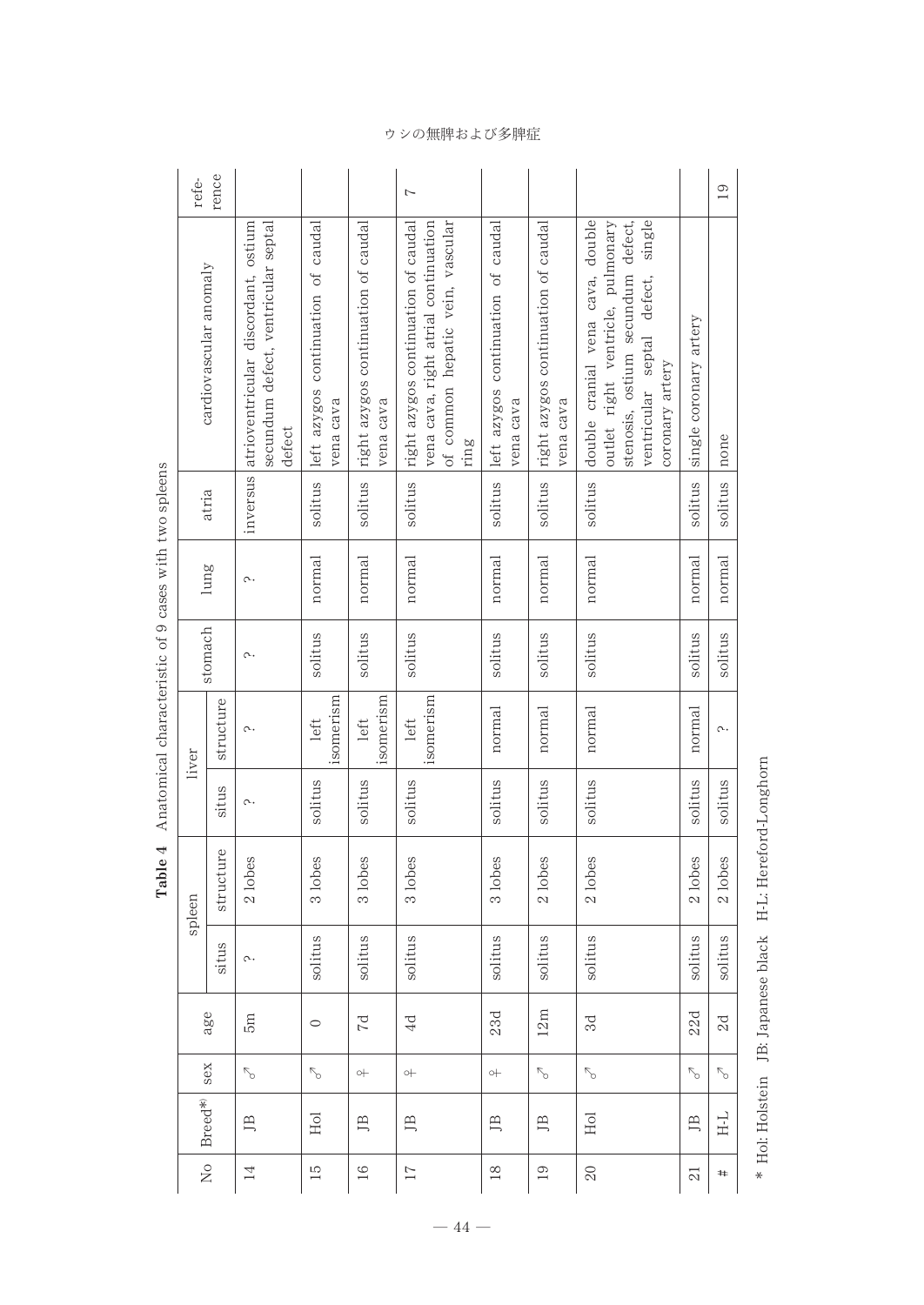(Fig. 4), 他の 1 例には右肝静脈右心房流入が認 められた。

脾臓の低形成を示したウシ6例のうち、症例 4は腹腔内臓位正位で心房位逆位を示し、肺は 右側相同肺であった。症例5は腹腔内臓位は不 明であったが、肝臓は正位の鏡像を示し、心房 位逆位であった。症例6は腹部内臓の肝臓のみ が逆位で、その肝臓は胆嚢窩と臍静脈溝が融合 して方形葉を欠き、右葉が尾状葉と乳頭突起を 欠く左側相同肝であった。

低形成脾のウシ6例のうち,右肋頚静脈(症 例 4), 左前大静脈 (症例 5) または左奇静脈と 後大静脈 (症例6) が左心房に流入した3例で は冠状静脈洞欠損であった。その他、重複前大 静脈, 後大静脈奇静脈結合, 部分肺静脈結合異 常、総肝静脈右心房流入および右肝静脈右心房 流入がそれぞれ1例に認められた。

2個の脾臓が存在していたウシ5例のうち, 2例 (症例 10, 文献例)は腹腔内臓位逆位で肝 臓は正常の鏡像を示し、心房位と肺は正常で あった。症例 11 は脾臓のみが逆位 (Fig. 1) を 示し、他の2例は内臓心房位正位で、そのうち の1例は肝臓が左側相同肝であった。これら5 例のうち3例は後大静脈奇静脈結合を合併し, そのうち2例は総肝静脈右心房流入であった。

分葉脾を示したウシ9例中の1例(症例 14) は腹腔内臓位が不明であったが、心房位逆位で あった。他の8例は腹腔内臓心房位は正位で, そのうち3例は肝臓が左側相同肝(Fig. 2)で あった。9例中5例は後大静脈奇静脈結合で, そのうち1例は総肝静脈右心房流入であった。 他の1例は重複前大静脈であった。

#### 考 察

ヒトの正常な個体や心臓の位置異常が存在す

る個体の多くのものでも、それらの個体におけ る器官の相互関係には一致の原則4,21,26,27)があ り、肝臓,下大静脈(後大静脈)および形態学 的右心房が体の矢状面に対して一側に位置し, その反対側に胃と形態学的左心房が位置してい る4,21,26,27)。しかし、まれにこの一致の原則に 従わないものが認められ、そのような症例では しばしば脾臓の異常が存在する3,13,21)といわれ ている。ウシでは脾臓の異常を示した文献例を 含む 23 例のうち, 無脾症の3例中1例, 脾低 形成症の6例中2例および2個の脾臓が存在 したものの5例中3例で器官相互関係の不一 致が見られた。一方、分葉脾を示した9例はい ずれも器官一致の原則に従っていた。

ヒトの無脾症候群は先天性の脾臓欠損に、腹 腔内臓の種々な程度の位置異常や本来非対称性 の臓器である肺、心房および肝臓が対称性に発 育した右側相同および複雑な心血管奇形を合併 する症候群で、心血管奇形ではほとんど常に房 室中隔欠損が存在し、大血管転換や肺動脈閉鎖 などの円錐動脈幹奇形、重複上大動脈および肺 静脈結合異常などが多く認められてい る11, 20, 23, 25)。ウシの無脾症3例中の1例は全 内臓逆位,他の1例は腹部内臓逆位を示してい た。また内臓の形態は3例とも肺が右側相同を 示し、そのうちの1例は肝臓も右側相同を示し ていたが、心房の形態が相同を示したものは存 在しなかった。さらに、これらの3例に合併し た心血管奇形では、房室中隔欠損は認められな かったが、総肺静脈結合異常と冠状静脈洞欠損 が3例, 両大血管右室起始が2例および重複前 大静脈と肺動脈閉鎖が1例に認められるなど, ウシの無脾症はヒトの無脾症候群に類似した症 候群を示すと考えられた。

ヒトの場合、脾臓の完全欠損ではなく、低形 成脾の患者も無脾症候群に類似した症候群を示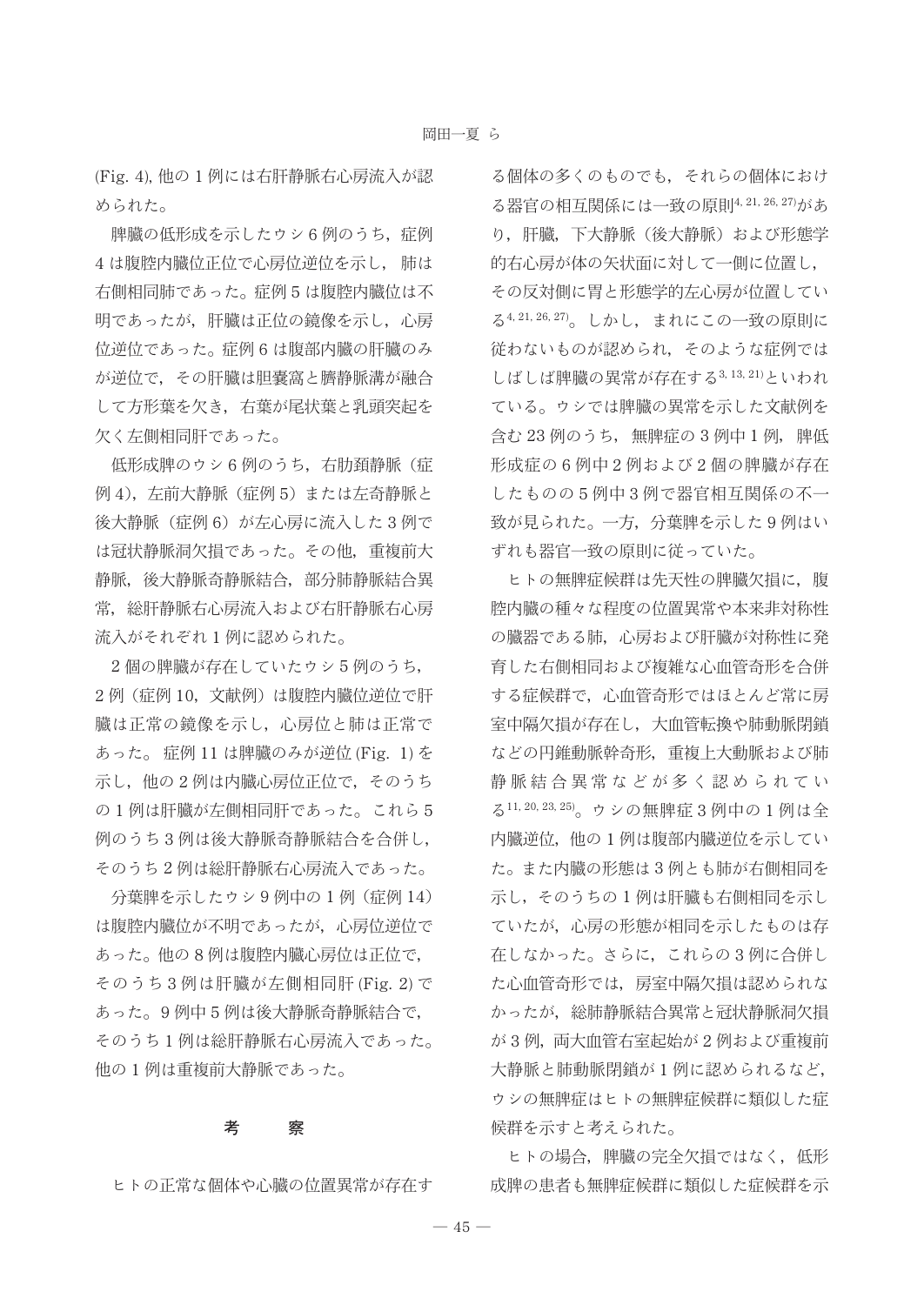すことが知られている1,9,12,24)。脾低形成症の ウシの9例中2例は心房逆位で、腹部内臓の位 置と形態が明らかな4例中1例が肝臓逆位を 示し、その1例は左側相同肝,他の1例が右側 相同肝であったが、9例とも心房の形態は正常 であった。また、合併心血管奇形では冠状静脈 洞欠損が3例, 大血管転換, 両大血管右室起 始、重複前大静脈および部分肺静脈結合異常が それぞれ1例に認められたのみで、内臓の位置 異常や対称性発育、無脾症候群に特徴的な心血 管奇形の合併などは無脾症のウシより軽度で あった。

ヒトの多脾症候群は腹腔内臓の位置異常,肺 や心房、肝臓などの左側相同および軽度の心血 管奇形を合併し11, 14, 18, 25, 28), 心血管奇形では 下大静脈奇静脈結合が特徴的に認めら れ18, 25, 28), 同側性心房への肺静脈結合異 常14,18,28)や重複上大静脈14)も認められている。 2個の脾臓が存在していたウシ5例のうち2例 に腹腔内臓逆位と1例に脾臓の逆位が認めら れたが、内臓の形態は5例中1例の肝臓が左側 相同を示したのみで、心血管奇形は5例中3例 に後大静脈奇静脈結合, そのうち2例は総肝静 脈右心房流入を示していた。一方, 脾臓が2ま たは3分葉を示したウシ9例のうち、腹腔内臓 の位置異常を示したものは存在せず、内臓の形 熊は7例中3例の肝臓が左側相同を示したの みであった。合併心血管奇形は9例中5例に後 大静脈奇静脈結合、そのうち1例に総肝静脈右 心房流入が認められ,他の1例に重複前大静脈 が認められた。ウシでは2個の脾臓が存在する 場合は腹腔内臓の位置異常と後大静脈奇静脈結 合, 1個の分葉脾が存在する場合は後大静脈奇 静脈結合が合併する傾向が認められた。

#### 要 約

循環器の先天異常を示したウシ720例中に 無脾3例, 低形成脾臓6例, 2個の脾臓4例お よび1個の分葉脾8例,計21例の脾臓の先天 異常が認められた。これらに文献例を加えた脾 臓の先天異常例の解剖学的特徴について検索し た。無脾症の1例,脾低形成症の2例および脾 臓が2個存在したものの3例で内臓心房不一 致が認められた。無脾症のウシはヒトの無脾症 候群に類似した解剖学的特徴を示していた。脾 低形成症のウシでは腹部内臓の位置異常、非対 称性器官の対象性発育および合併心血管奇形は 無脾症候群のものより軽度であった。2個の脾 臓が存在したウシは腹部内臓の位置異常と後大 静脈奇静脈結合を示す傾向が見られた。分葉脾 を示したウシは後大静脈奇静脈結合を示す傾向 が見られた。

#### 文献

- 1) Applegate, K. E., Goske, M. J., Pierce, G. and D. Murphy (1999): Situs revisited. Radiographics, 19, 837-852.
- 2) Brandt, H. M. and A. A. Liebow (1958): Right pulmonary isomerism associated with venous, splenic, and other anomalies.  $Lab.$  Invest., 7, 469-504.
- 3) Campbell, M. and D. C. Deuchar (1966): Dextrocardia and isolated laevocardia. Br. Heart J., 28, 472-487.
- 4) De La Cruz, M. V., Polansky, B. J. and F. Navarro-López (1962): The diagnosis of corrected transposition of the grate vessels. Br. Heart J., 24, 403-497.
- 5) Fisher, K. R. S., Wilson, M. S. and G. D. Partlow (2002): Abdominal situs in a Holstein calf. Anat. Rec.,  $267, 47-51$ .